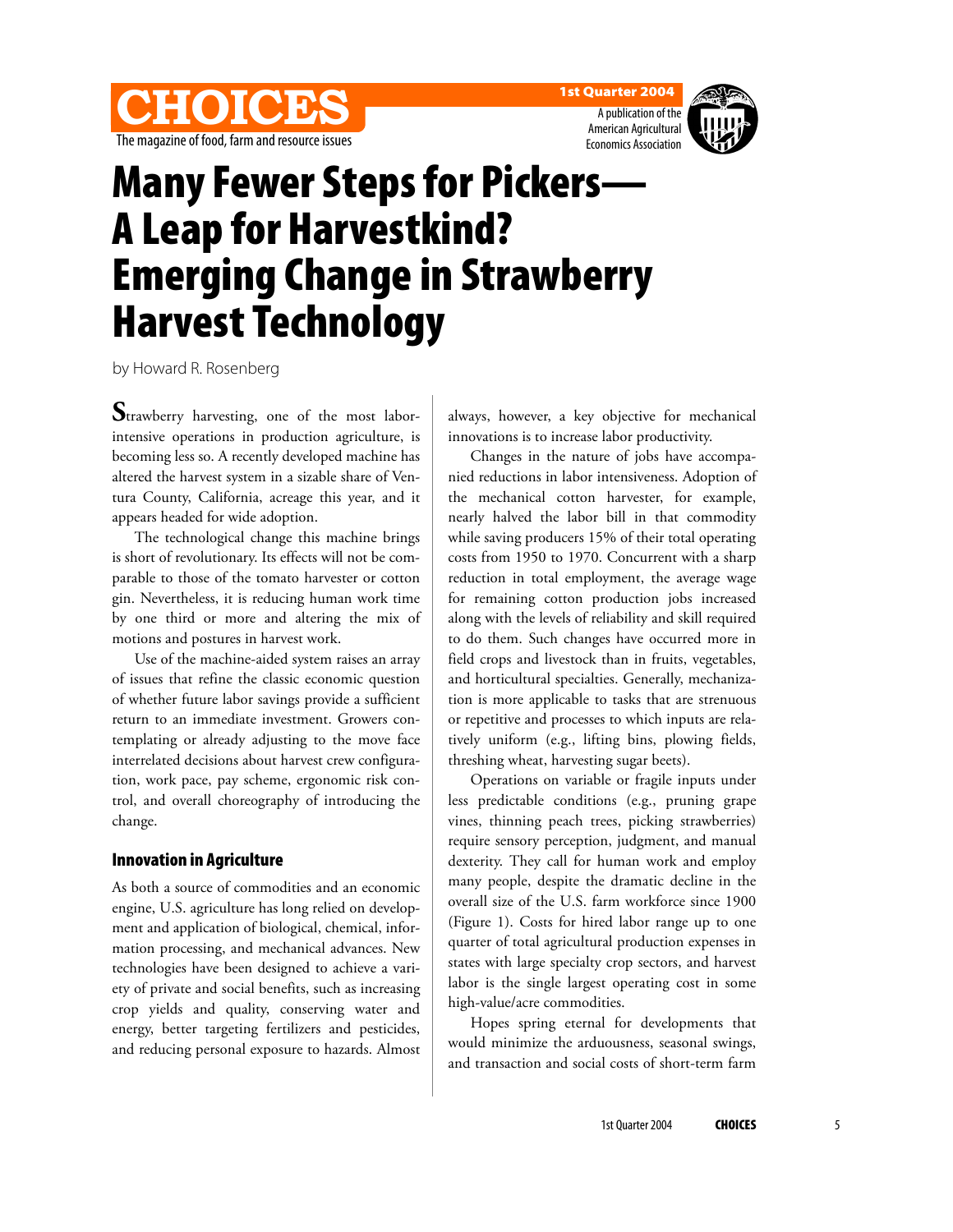

jobs. Future mechanization, in concert with biotechnology, may someday replace more strenuous cultivation and harvest jobs while lengthening careers in agricultural fieldwork. For now, however, much production still depends on availability and willingness of people to perform difficult manual work for brief periods. Although it does not reduce the need for human eyes, judgment, and hands in the most critical strawberry-harvesting tasks, the new machine substantially reduces a lower-skill part of the harvester's job. As with all innovations, however, its intended benefits are not assured, and its use may have unexpected impacts.

## Strawberries in California

Strawberries are the fourth most valuable fruit crop produced in the United States, and they rank second only to apples in fresh market sales. California growers produced 1.4 billion pounds of strawberries (83% of the nation's total) worth some \$800 million in 2001. About three fourths were harvested for the more lucrative fresh market, the rest for freezing and processing. Highly productive cultivars, research-based cultural and pest control practices, rich sandy soil, and moderate coastal temperatures that support long, regionally overlapping growing seasons all contribute to California's large yield and market share advantages.

Strawberry production is expensive and labor intensive. Total production costs are around \$25,000/acre, of which harvesting accounts for about 63%. Harvest labor expense alone is more than 40% of the total (see http://coststudies.ucdavis.edu./outreach/crop/crop/strawberries.htm). Statewide employment in berries peaks at nearly 30,000 in May and June.

#### Harvest Work

Strawberry plants continuously produce new fruit that is hand-harvested in a three-day rhythm over the season. In the traditional technology, harvest crews of 25–35 members retrace an itinerary through planted acreage twice during a six-day workweek. Workdays normally lasting seven to nine hours are sometimes shortened by bad weather or field conditions.

The job of harvest worker includes a cycle of tasks that require concentration, dexterity, and stamina. Tasks of selecting, picking, and packing ripe berries are performed in rapid sequence. Interspersed with them is the task of cleaning the plants of berries that are misshapen, bruised, moldy, or otherwise unmarketable. The final task in the job cycle is delivering full trays ("flats") to a collection point (typically on a road that borders the field) and then returning to the row with an empty flat. A checker at the collection point controls quality and records individual output, and a stacker piles the flats for loading on a truck that takes them to a cooler.

Rows are normally 300 feet long, and a collection station is set up at each end of the field. Workers take their finished flats (one at a time in most firms) back up the row and then laterally on the road to the station, so that the round-trip walk between picking area and delivery table averages 240 feet. Managers report that a majority of injuries during harvest are due to slips and falls near the end of the row, where workers turn sharply as they hurry in with a full flat or back out with an empty.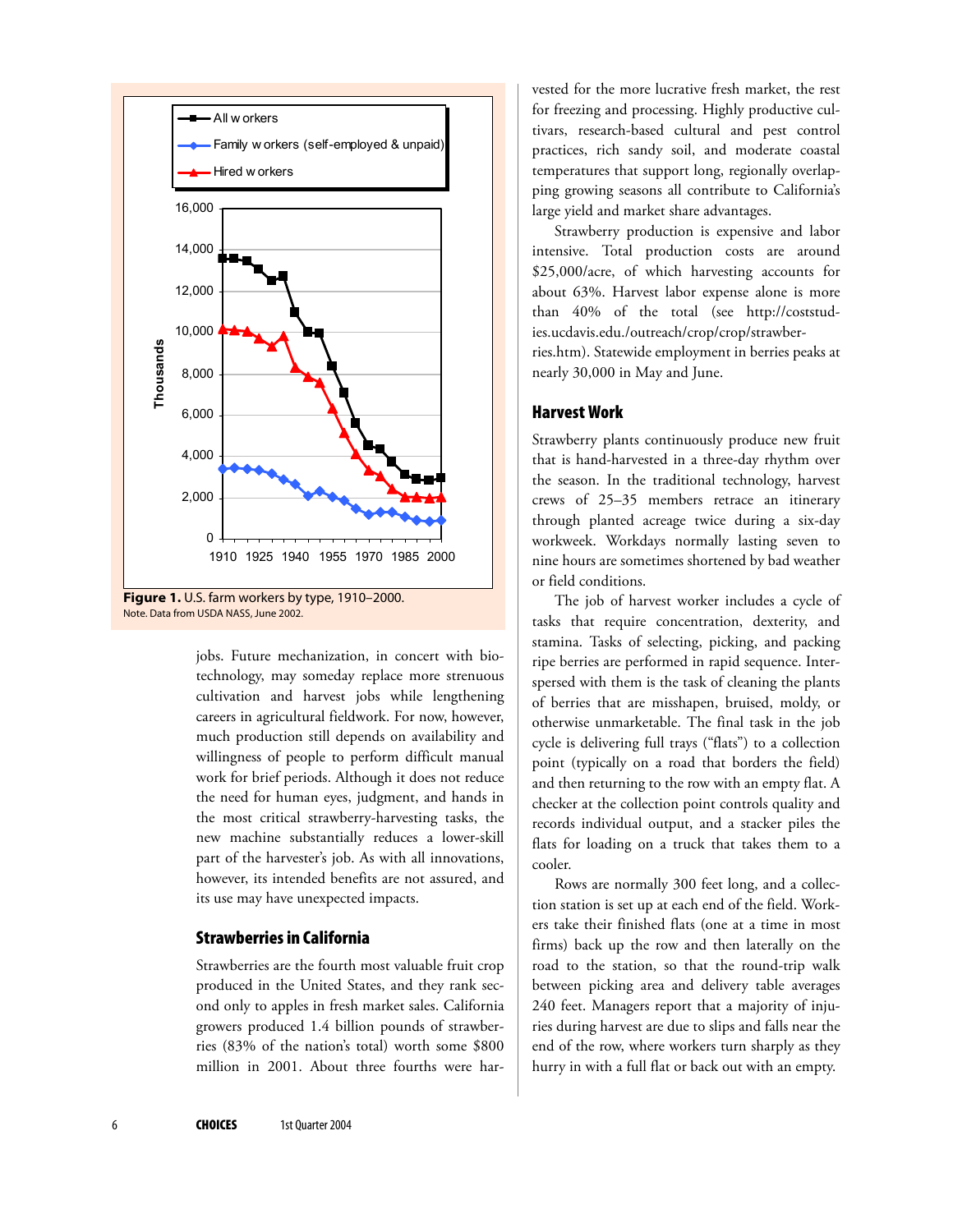Core tasks of picking and plant cleaning must be performed while bending, kneeling (usually with one knee on the raised bed), or crouching. Workers use both hands to gently grab, twist, and snap off the berries they select. Although they shift from one side of the row to the other, occasionally stand up for a breather, and often change positions in other ways, most of their picking time is spent in postures that are widely seen as physically demanding. Union leaders and other worker advocates have expressed great concern about long-term effects of these postures and workers' repetitive task motions on their bodies, especially backs. Bills that they have sponsored in the California legislature would prohibit "weeding, thinning, and hot-capping in a stooped, kneeling, or squatting position" (i.e., by hand), except in narrowly defined circumstances. A petition to similarly restrict these activities through administrative regulation is under consideration by a Cal/OSHA advisory committee.

#### Machine-Aided Harvest

The new machine serves as a mobile station for receiving and accumulating packed flats of berries close to where they are picked. It slowly creeps down the field just ahead of where harvesters are picking. By allowing for immediate delivery within every row, it eliminates bottlenecks at a central collection point on the road as well as the need to walk or run more than two miles per day down the row with a full flat. Its function is similar to that of machines long used in lettuce and celery harvest, but it changes the jobs of people who work behind it differently.

Conceived by a Ventura County grower, a prototype was fabricated and first field tested in 2000. Experience and adjustments accumulated, allowing introduction of a third generation of machines in February 2003 that served reliably through the spring season in Ventura County. Safety-oriented adjustments (e.g., hazard warning signs, protective gear for machine operators, remote engine-kill switches, an additional first-aid kit) were made during the season, and additional refinement of the machine is likely for the 2004 season. Local observers estimate that 50 machines were used to help harvest 30–40% of the Ventura County strawberry acreage in 2003, compared with only ten machines on an experimental basis in 2002.

**Manual Harvest of Strawberries**



**Top:** Workers fill strawberry flats and carry them along the row...

**Middle:** ...then turn sharply at the end of the row as they hurry in or out with flats.

**Bottom:** A checker at the collection point records individual output.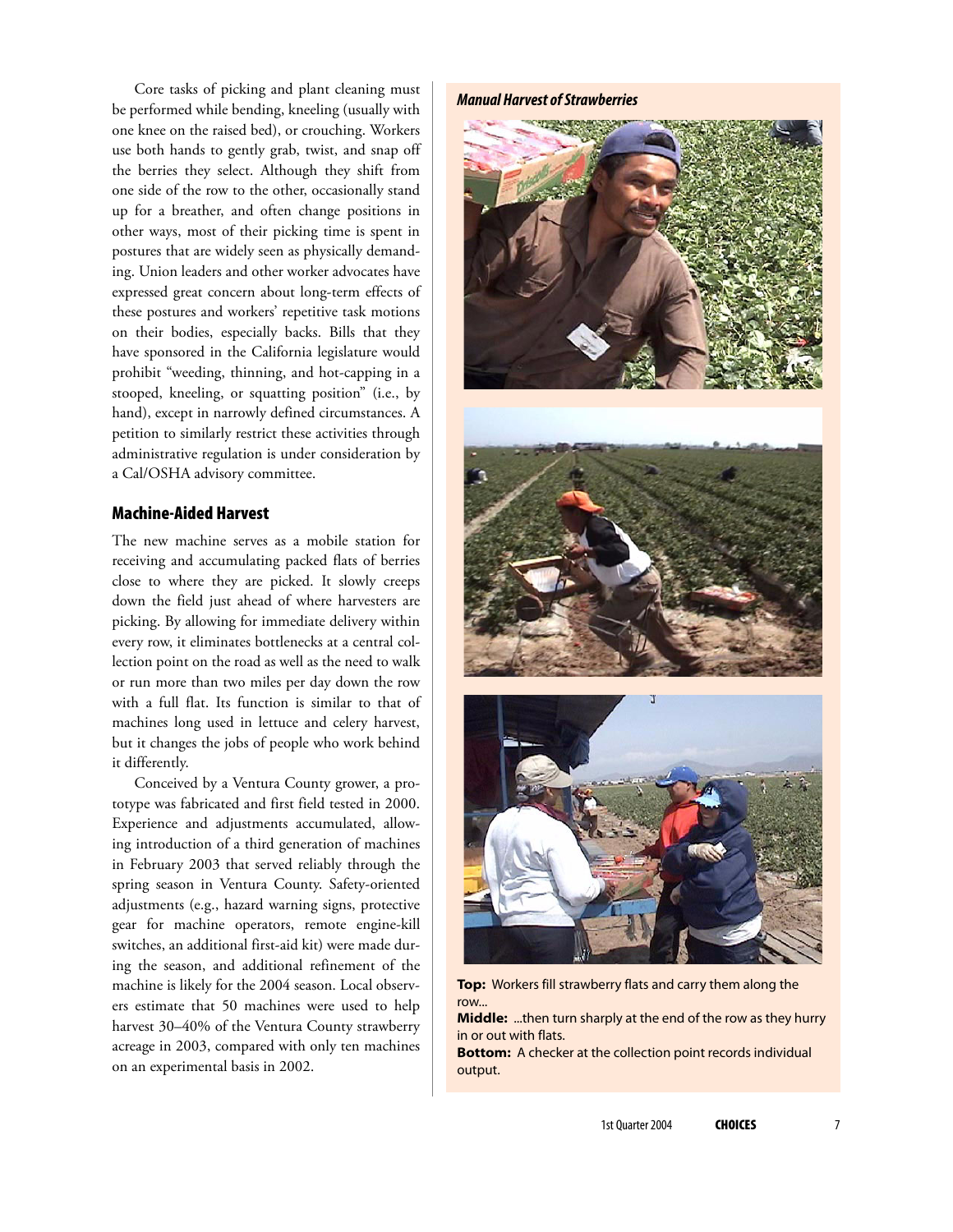

**Top:** The machine slowly creeps down the field just ahead of where harvesters are picking.

**Middle:** Once completing a flat, a worker walks a short way and puts it on a shelf that runs along the machine boom. **Bottom:** Operator/stackers lift flats onto a platform for checking, individual output recording, and intermediate stacking.

Workers in the machine-aided system shown in the accompanying photos pick and pack berries exactly as in a traditional harvest. Once completing a flat, however, they walk only a short way and put it on a shelf that runs along the machine "boom," which extends across 15 rows. There they write on the flat a number that identifies it as theirs, adjust berry placements, insert stacking guide wires, and then move the flat forward to a conveyor belt. Two belts, one each on the left and right halves of the boom, move flats from all rows to an open area at the center, where one of two operator/stackers lift them onto a higher platform for checking, individual output recording, and intermediate stacking. From there the flats are stacked onto pallets that are directly offloaded by a forklift and taken to a truck bound for the cooler.

This machine continues a gradual substitution away from manual conveyance in strawberry harvest. Only within the past several years have forklifts become commonly used to load stacks of finished flats onto trucks. Previously, the lift/load operation mostly taxed human arms, legs, and backs.

The harvester job changes touched off by the new machine in berries are not the same as those in vegetables, where formerly "ground crews" working without machines had left their packed cartons (much heavier than berry flats) in the row for pickup and loading onto a truck that was brought near. Lettuce harvesters never had to deliver the boxed product to the edge of the field. Moreover, the machine effect on harvester posture was different. Because they left harvested heads on the ground for packers following them, cutters in a lettuce ground crew spent longer periods in a bent or kneeling position than they do in machine crews, where cutters have many more ups and downs but stand erect while trimming and handing heads to packers sitting on the machine.

# Important Outcomes

How will a move to machine-aided harvest play out for growers and workers? Growers can, of course, expect to incur new expenses of purchasing (or leasing) and operating the machine and to save on harvest labor cost. They also may realize gain or loss from changes in berry pack quality, capacity to meet unexpected surges in demand, employee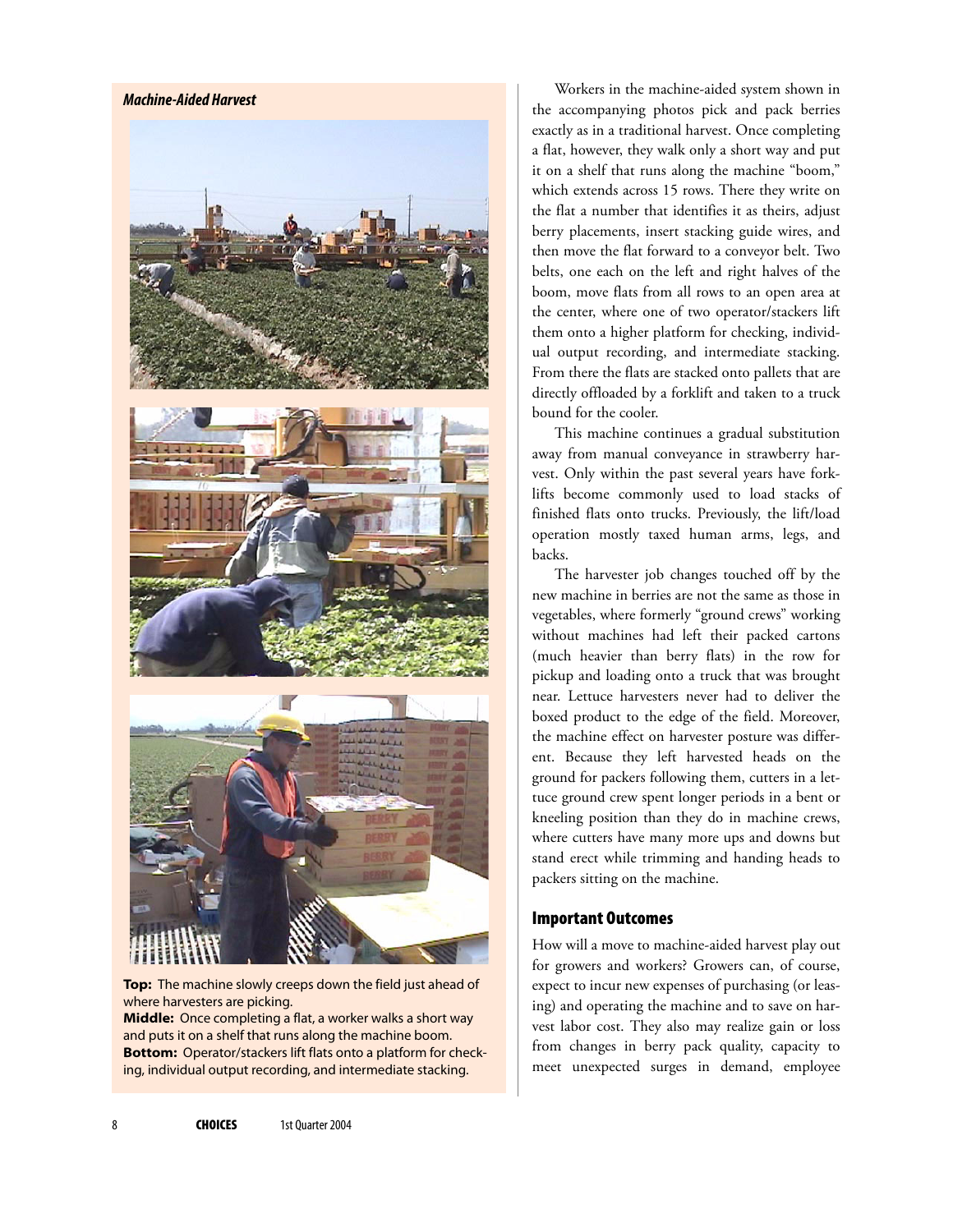absenteeism and turnover, ease of recruitment, and injury experience and related workers' compensation premiums. Potential returns on the \$125,000 investment for a third-generation machine look good, but actual results will depend on many decisions in the field and office.

Use of the machine to reduce the time and burden of carrying full flats can translate into harvest worker-hour savings of one third or more. In one firm, a machine crew of 15 pickers performed the work that a traditional crew of 25 had in previous years. In a 50-hour workweek, the machine replaced 500 worker-hours. Using \$10 as a conservative (low) estimate of direct and indirect hourly labor costs, those hours saved are worth a gross of \$5,000 per week—\$70,000 over a 14-week Oxnard spring season, \$130,000 over 26 weeks in Watsonville, and as much as \$195,000 if the machine could be transported and serve non-overlapping regional seasons during nine months (39 weeks) of the year.

Partly offsetting this gross cost saving are investment opportunity cost, downtime, and current expenses for fuel, maintenance, repair, and transportation from region to region. An engineer estimates the cost of machine operation and maintenance as equivalent to a daily rental, about \$200, or \$1,200 for a six-day week. Assuming further that opportunity cost and potential investment tax credits balance out, the net system savings come to \$3,800 per week, \$53,200 for a 14-week season, \$98,800 for 26 weeks, and \$148,200 for nine months. At first glance, then, adoption of the new technology is economically compelling, even at today's prices. Moreover, costs for the machine and for human work hours are probably headed in different directions. Cost of the machine should ease as R&D phases down and units are produced on a larger scale. A key managerial decision is how to allocate portions of this saving to machine purchase repayment, worker wages, and operating profit.

What is in the deal for harvest workers? Key measures of their economic interest as individuals are earnings per hour and total earnings over the season. Although number of jobs and the total wage bill are smaller in a machine-aided system, remaining harvest workers could achieve much higher earnings, if growers structure their pay systems to share efficiency gains. Although pay plans differ within the industry, the vast majority include a piece-rate component. Many firms pay an hourly rate plus an output-based supplement, such as \$4.60 per hour plus \$.80 per flat, and many pay totally on a piece-rate basis, all guaranteeing workers \$6.75 or more per hour for all time worked when piece-rate earnings would not meet that California legal minimum.

By reducing the time needed to complete a flat production cycle, the machine enables harvesters to turn out more units in a given time period. The more that pay is based on output (i.e., a piece-rate applied to number of units) and the closer the piece rate is to the non-machine rate, the greater the increase in worker earnings. If pay is based entirely on time (hours worked), and the hourly rate and length of workday remain the same, individual harvesters earn exactly the same under both technologies, and the grower would reap all the efficiency gain to cover machine costs and improve operating margins.

Management of a company that had paid a straight piece rate of \$1.50/flat has opted to roughly split the machine system savings with harvesters (when the fruit is dense enough to support piece-rate pay). After consulting with crewmembers, it set the machine-aided piece rate at \$1.20, 80% of the prior level. Because the 15 harvesters each produced an average of 67% more flats than the 25 in the crew had without a machine, their piece-rate earnings came to about one third more  $(167\% \times 80\% = 1.33)$  than they had been.

The harvestable fruit does not support piecerate earnings, however, in every pay period over a season. When the harvesters do not produce enough flats to earn at the minimum wage rate, for whatever reason, their pay is calculated on a time basis (rather than output) at the legal minimum rate, currently \$6.75 per hour. Not only the rate of earnings but also the work pace fluctuates, as pickers do not go full speed when they see little chance of output-based pay exceeding the hourly guarantee.

Physical as well as mental reactions to the changed job and work environment—particularly the decrease in time spent carrying flats and the increase in picking and packing—will be important to monitor. The moves (bending, kneeling, crouching, reaching, repetitively grabbing) required to perform the latter tasks are linked more with risks of musculoskeletal injury. Carrying is performed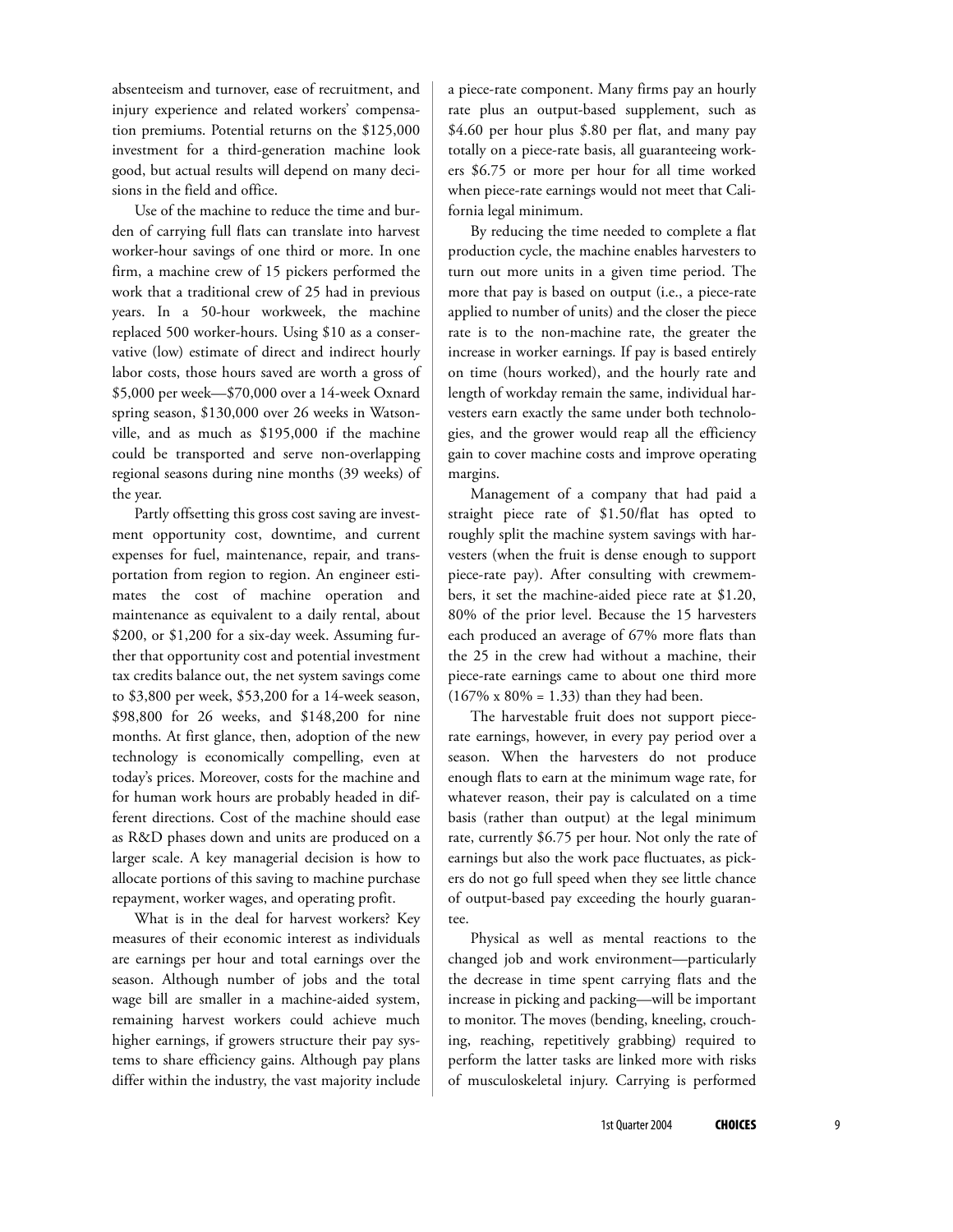upright but involves more risk of slips, falls, and twisted joints while hustling down narrow, sometimes uneven, or slippery rows.

Unease about overall equity of the new arrangement also may counter any boost in earnings for workers. If 15 people plus machine perform the work formerly done by 25, each person picks an average of 67% more berries and tends to 67% more plants apiece while bending, kneeling, or crouching. Extra time spent delivering full flats under the traditional system may have been valued as a respite from stress of working in a non-erect posture. It remains to be seen whether workers will find comparable relief in the shorter walk to a machine, perhaps supplemented by more frequent stretches in place.

More subtle considerations from the workers' perspective are the noise emitted by the machine and the unique place the machine has for each worker to take completed flats. That place might be customized as a kind of "workstation" at which water containers, clothing, and personal items can be stored.

#### Management Choices

The strategic decision to adopt a different technology is clearly not the only important choice affecting results. Costs, benefits, and ultimate success of a transition to machine-aided strawberry harvest depend on synchronizing the attributes and use of the machine with those of the people whose labor remains the most essential factor of production. Decisions related to the machine technology involve:

*Worker-machine interface.* How high should the staging shelf be and how close to the conveyor belt? What devices or modifications could be made for storing personal items? Are signs needed to inform about hazards?

*Crew configuration and membership.* Does work in a machine crew require a different orientation or set of abilities than in conventional crews? Will employee recruitment, selection, and assignment be designed to create crews of people who work at a similar pace? Will more than two crewmembers rotate through the stacker and machine operator jobs?

*Speed of the machine.* How fast will the machine creep down the field? More important, who

decides? When workers at one firm expressed concern about an externally determined pace, management turned over full control to the crew itself. No problems in achieving crew consensus or covering normal acreage have ensued.

*Pay rates.* What share of efficiency gains will be allocated to compensate for the increased volume of berry handling and to raise individual worker earnings? How much will pay be based on time and how much on output? What is a fair relationship between old and new piece rates?

*Scheduling, rest breaks, and safety training.* Are adjustments needed to explain or alleviate possible ergonomic risks of increased picking time?

*Introduction of the new system itself.* When and how will workers be informed about the machine system and the changes around it? Will they have a choice of working in a traditional or a machineaided crew? One firm offered that choice to employees upon their recall or hiring this year. It guaranteed that machine crew earnings would be no less than in traditional crews, and it offered a cash bonus for completing the season in a machine crew.

Answers to these questions could spell the difference between a smooth and rocky adoption of the new technology. In time, worker responses may drive grower decisions about using the machine, because humans make the strawberry production system run or not. As one grower recently told his business partners: "Without the skilled people who work for us out there, we're nothing."

## For More Information

- Baron, S., Estill, C.F., Steege, A., & Lalich, N. (Eds.). (2001). *Simple solutions: Ergonomics for farm workers*. Washington, DC: U.S. Department Of Health and Human Services, Centers for Disease Control and Prevention, National Institute for Occupational Safety and Health. Available on the World Wide Web: http:// www.cdc.gov/niosh/01-111pd.html.
- Bernard, B.P. (Ed.). (1997). *Musculoskeletal disorders (MSDs) and workplace factors: A critical review of epidemiologic evidence for work-related musculoskeletal disorders of the neck, upper extremity, and low back*. Washington, DC: U.S. Department of Health and Human Services, Centers for Disease Control and Prevention,